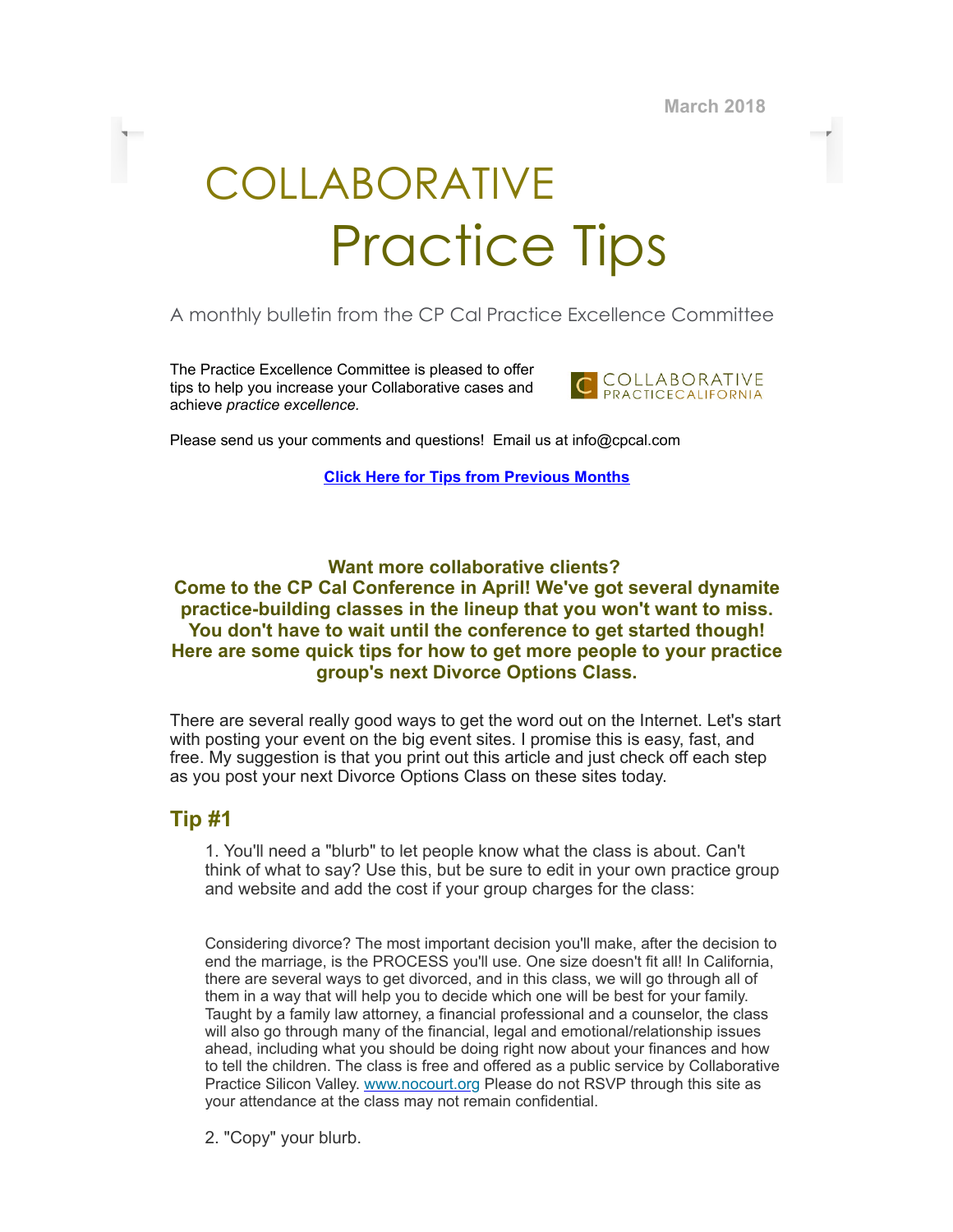3. Go to **www.craigslist.org**. Be sure you're in the Craigslist page for your area. On the left side of the page, under "Craigslist" near the top, you'll see a button called "post to classifieds." Click on it. The next page will ask what kind of a posting you'd like to make. Click on the little circle by Event/Class. Then click on Continue. The next page asks, "Which of these applies?" Click on "I'm advertising a class or training session." The next page will ask about the location of your class. Click on the location where your class will be taught. The next page asks you to narrow this down even further. Then, finally, you'll get to the page where you post more information about the class. Be sure to include the zip code of your venue at the top right. Put Divorce Options Class in the Title. Then paste your blurb in the Posting Body. I don't put the last sentence about not RSVP-ing through the site on Craigslist, as confidentiality is not a problem. And I do add the address and the time of the class. Type in your email and choose "CL mail relay" to ensure your privacy. Don't let them contact you any other way. Type in the address and cross streets in the boxes at the bottom of this page. Do NOT click on the box that asks if others can contact you. Press Continue. A map will show up next, indicating the location of your venue. Press Continue. On the next page, you can add a photo. If you have a good one, download it here. If not, don't worry about it! The next page shows your ad as you've written it. Check it carefully for errors. You can go back and correct them. If it looks good, press Publish. Craiglist will now check your ad, then send you an email from "robot" with POST/EDIT/DELETE in the subject line. YOU MUST CLICK ON THE LINK IN THIS EMAIL. Otherwise, they will assume you're not a real person and they won't publish the ad. Once you've clicked on the link in the email from Robot, you're done with Craigslist. Phew! This should take less than five minutes.

4. Go to [www.eventbrite.com](http://www.eventbrite.com/). At the far-right top corner, you'll see "Create Event" in blue. Click on it. You'll get the meaty page at the beginning on this site. Type in "Divorce Options Class" in the title box, and then put in the address, the date and time, and your blurb in the appropriate boxes. For the organizer's name, put in your practice group. For the "organizer description" you can make something up or just put your practice group's website. Next, you're going to create a ticket. Our group offers the class for free, so I make a Free Ticket. The problem with having people pay for the class through Eventbrite is that your participants with get an email saying they are going to the Divorce Options Class, and their friends who are also on Eventbrite may get a notice saying that their friend is going to this class. This is a big problem. I recommend that you don't have people pay for the class on the site and actually warn people not to even RSVP through the site to protect their confidentiality. If your class is free, then it's easy. Make a Free Ticket. Call it General Admission and put the capacity of your room as the Quantity Available. Make it a Public Page. The Event Type is a Class, Training or Workshop. I usually choose "Other" for the topic. None of their topics really fit! Don't choose the box that has them show the remaining tickets on the posting. Push the green button that says "Make Your Event Live." Don't post the event to Facebook if it makes you uncomfortable. You're done. This one takes less than two minutes.

5. Okay, now that you are totally confident in your abilities, go to [www.nextdoor.com](http://www.nextdoor.com/) and play with posting your event there. Don't freak out about joining and telling the world about which neighborhood you live or work in. Nextdoor is a GREAT site, especially if you are interested in free stuff or occasionally lose your dog. And posting your event is easy, fast, and free.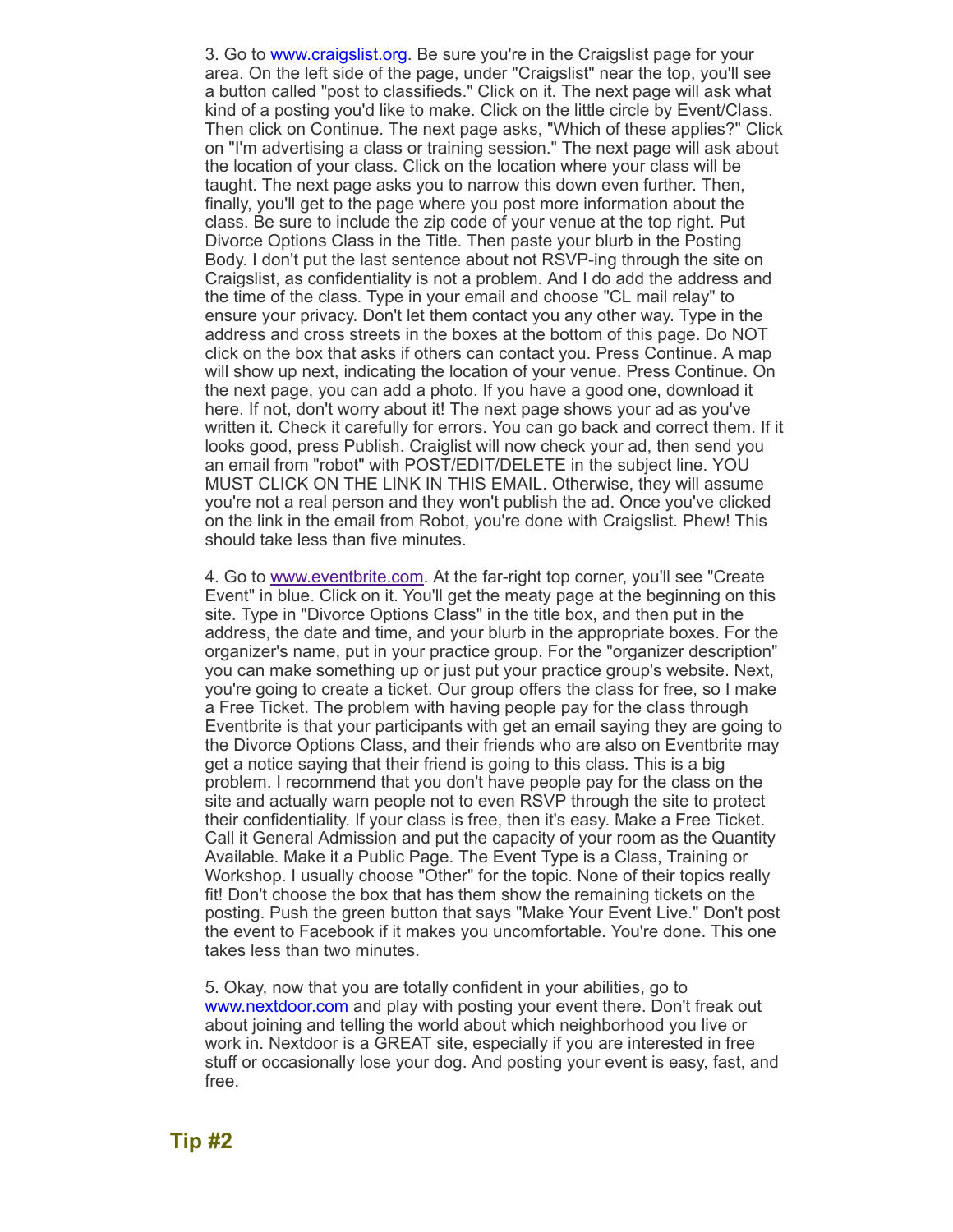Our experience here in San Jose is that we get one or two people from each of these big event sites at every Divorce Options Class. This is a pretty good return for less than ten minutes of effort! Bringing attendance up to 20 - 30 people requires a few more steps, which you'll learn all about when you come to the conference. You'll be a step ahead if you've already tried posting to big event sites. Here are a few other things you can do to prepare to get the most out of the marketing track at the conference.

1. Sign up now for the conference at https://cpcal.regfox.com/cp-cal-conferencexiii

2. Create a page for your practice on Facebook. If no one has done this yet, create a page for your practice group. You may need to have a Millennial sit by you for moral support, but I promise that Facebook has spent billions of dollars on making their site user-friendly. Write down your password or click on the button that allows your laptop to remember it. While you're at it, go to LinkedIn and Twitter and either create accounts or retrieve your long-forgotten passwords.

3.Plan to bring your laptop to the conference and to pay the big bucks if necessary to connect to the hotel's wifi.

4. The US Small Business Association recommends that businesses spend 7 - 8% of their gross revenue on marketing. Do the math.

5. My son the videographer will be back at the conference by popular demand to make videos for your website. If you'd like to take advantage of this opportunity, go to <https://app.acuityscheduling.com/schedule.php?owner=11384571>

6. You can sign up for a twenty-minute appointment and pay \$75 for your edited 2-minute video on that site. Be sure to write and memorize your content ahead of time and dress for success. And don't wait until you get there to sign up! Last time we did this, all appointments were sold out early.

7. Bring your check for one billable hour made out to CP Cal. If you're wondering why, go back to #3 on this list and consider what CP Cal is doing to educate the public about collaborative practice in general and YOU in particular. In addition, the amazing volunteers on the Board have come up with many great tools, saving you thousands of dollars in design and branding costs. They want to do even more but need the funds. You can help.

CP Cal Conference XIII **[Registration](https://cpcal.regfox.com/cp-cal-conference-xiii) is Now Open!**